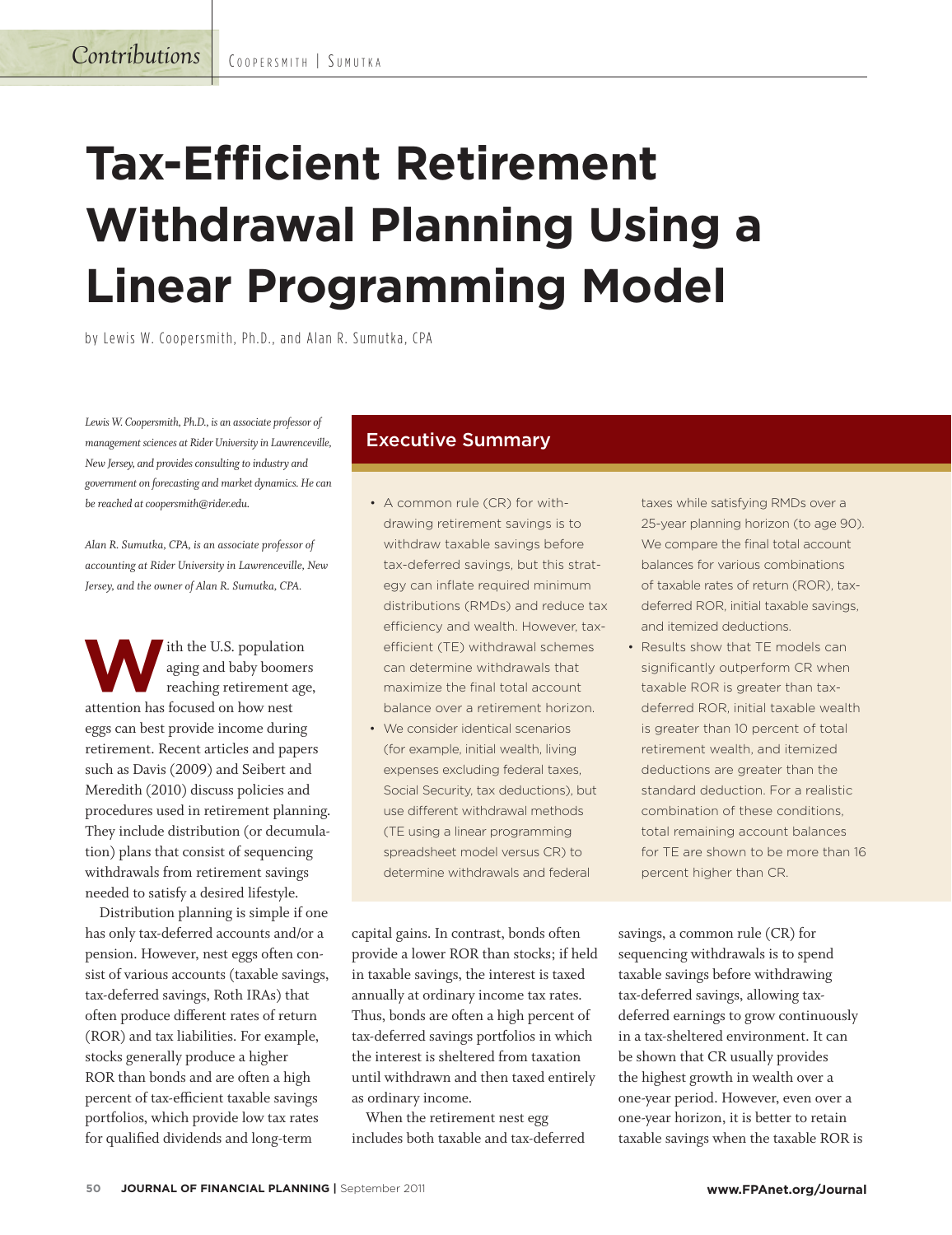higher than the tax-deferred ROR plus the marginal tax on the tax-deferred withdrawal (see the online appendix, A Marginal Analysis, at www.FPAnet.org/ Journal/Sept11Appendix). Reichenstein notes that the latter scenario should rarely occur (see Buttell (2010a)). The most likely exception would arise when the marginal tax rate is zero (tax deductions exceed income) *and* the ROR for taxable savings (for example, 8 percent) is greater than the ROR on tax-deferred savings (for example, 4 percent). However, when RORs for taxable and tax-deferred savings are close, complex aspects of the tax laws such as tax brackets and required minimum distributions (RMDs) after age 70½ may make it more tax efficient and financially advantageous to withdraw from tax-deferred accounts earlier than required to avoid less tax efficiency later in retirement.

We consider a withdrawal plan tax efficient (TE) if it includes all of the following:

- Consideration of more than one annual withdrawal plan over a retirement horizon, where each plan differs by the sequence of withdrawals from different accounts and each account has a different tax treatment
- A realistic calculation of taxes for each plan
- Selection of the plan that is best with respect to some performance measure (for example, final total account balance)

CR plans make withdrawals from taxable savings until they are exhausted, unless RMDs mandate early withdrawals from tax-deferred savings. As tax-deferred savings increase early in retirement, future RMDs may produce excessive withdrawals taxed at higher than expected tax rates. In contrast, TE plans withdraw from either taxable or tax-deferred savings to generate the maximum total remaining account balance at the end of 25 years (or whatever the retirement horizon). TE plans may withdraw from tax-deferred savings earlier than needed and transfer additional amounts to taxable savings to avoid future large tax payments. TE plans tend to create annual taxable income levels taxed at similar marginal tax brackets, reduce future excessive RMDs, bolster the more tax-efficient taxable savings, and enhance overall wealth over long periods.

The importance of tax efficiency is emphasized by Ed Slott, who states, "If you really want to attract the retirement market, you have to address the tax planning issues involved. It's the number one, biggest factor that will separate people from their money" (see Buttell (2010a)). Guyton (2010) also emphasizes the need for "tax efficiency on both a short- and long-term basis." Coopersmith, Sumutka, and Arvesen (2009) use mathematical optimization (as discussed below) to achieve tax efficiency for retirement savings that include taxable and tax-deferred savings. Feedback from this earlier paper suggested comparing TE and CR plans for a wide range of variables. In this paper we address this objective and more thoroughly evaluate when TE models provide significant practical benefits over CR plans.

#### **Literature Review**

Prior literature on tax efficiency compares withdrawal strategies under a variety of conditions. Ragsdale, Seila, and Little (1994) refer to a withdrawal plan as "heuristic" when it is based on a subjective rule. CR is an example of a heuristic plan considered in many papers. A TE plan is "mathematically optimal" when it provides the best outcome for all possible plans. Mathematical optimization, although desirable, may not always be achievable quickly. When a spreadsheet is used to determine a TE plan, a mathematically optimal model runs fast when a cell in a spreadsheet (for example, final total

account balance) is selected as the performance measure and a time-efficient mathematical optimization method, for example linear programming (LP), is used to optimize that cell. However, the practical use of mathematical optimization diminishes rapidly with increasing run time when various "non-linear" aspects of the tax code are introduced (for example, the exact taxable amount of Social Security) or when the performance measure is not a single cell (for example, longevity, which is the length of time before funds are exhausted).

Ragsdale, Seila, and Little (1994) examine mathematically optimal TE withdrawals using an LP model. Subsequent papers that use heuristic TE methods have expressed concern that the Ragsdale model is not applicable to the current tax code. This concern is not valid because optimization models can easily be adapted to changes in federal tax and estate laws. This is demonstrated by the LP model of Coopersmith, Sumutka, and Arvesen (2009), which includes taxable savings and Social Security and allows for tax deductions (standard deduction and exemptions) and tax brackets. The LP model used in our current research runs in less than a minute, making it quite time efficient for generating the many alternative results discussed below.

Many recent papers use heuristic methods of retirement withdrawal planning, but not all assess tax impact. Spitzer and Singh (2006) consider initial wealth divided between taxable and tax-deferred savings and compare longevity for various portfolio scenarios assuming a flat rate of taxation. Horan (2006) includes multiple tax brackets, deductions, and exemptions, but not RMDs, to evaluate six rules for sequencing withdrawals from Roth and traditional IRA accounts; total remaining account balance is used as a comparative measure. Van Harlow and Feinschreiber (2006) distribute wealth among various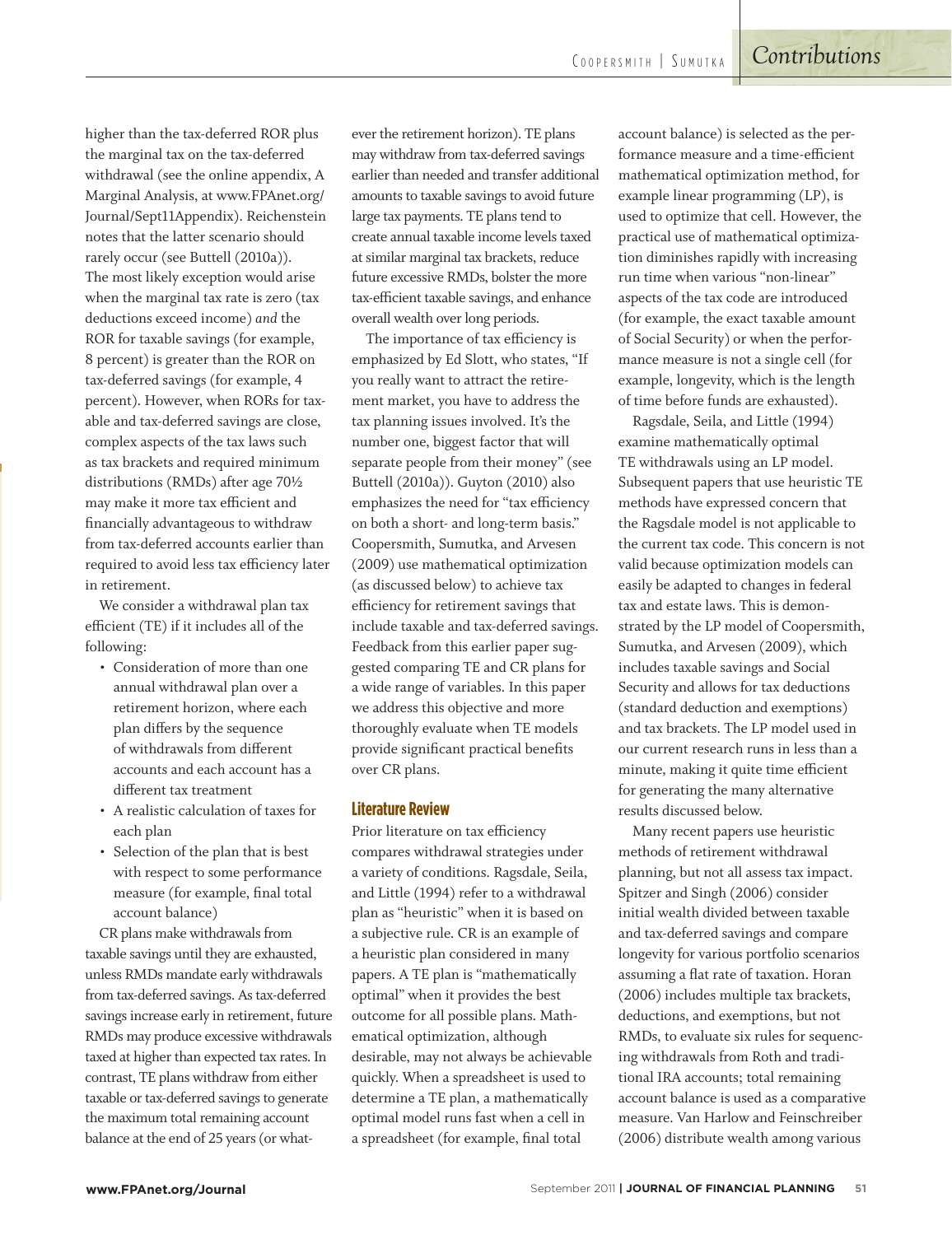account types and consider federal taxes to develop five guidelines for maintaining a "personal withdrawal 'hierarchy' that is tax efficient." Bernachhi (2008) includes RMDs, tax brackets, and CR plans to determine the mix of taxable and tax-deferred savings at the start of retirement that results in the highest final total remaining account balance. Spitzer (2008) studies the impact of RMDs on average balance remaining for four withdrawal cases. He computes approximate federal taxes and considers a broad range of portfolio possibilities. We use Spitzer's terminology and expand on his research design as described below.

#### **Research Design**

Two withdrawal plans are compared with respect to the total account balance remaining at the end of 25 years:

1. **CR:** At the start of each year, taxable savings are withdrawn to satisfy expenses and taxes; if not

sufficient, tax-deferred savings are also withdrawn. When RMDs apply, excess tax-deferred withdrawals are transferred to taxable savings at year end.

2. **TE:** An LP model similar to that employed in Coopersmith, Sumutka, and Arvesen (2009) is used to determine tax-efficient annual withdrawals from taxable and tax-deferred savings. Withdrawals used to satisfy specified living expenses and taxes are made at the start of each year. If additional withdrawals from tax-deferred savings are needed for RMDs or to achieve tax efficiency over the longer planning horizon, the excess is transferred to taxable savings at year-end.

The CR and TE withdrawal plans compared in this research are identical with respect to the following:



- Withdrawals are for a married couple, both age 65.
- Total savings (taxable plus taxdeferred) are initially \$1 million.
- 25 years of withdrawals are calculated, ending with the couple at age 90; we consider this a suitable horizon for comparing the two withdrawal planning methods.
- Annual living expenses (excluding federal taxes) are fixed initially at Social Security (\$20,000) plus a percent of total savings. For example, \$50,000 initial total annual living expenses would be drawn: \$20,000 from Social Security plus \$30,000 (or 3 percent) from the \$1 million savings. We use initial withdrawal rates of 3 percent, 4 percent, and 5 percent of total savings. Past literature listed in Salter and Evensky (2008) has found these rates to have relatively low sustainability risk, defined as the probability of exhausting retirement funds during the planning horizon. Because we compare CR and TE plans with the same annual initial withdrawal rates, we leave the evaluation of differences between CR and TE relative to sustainability risk for future research.
- Federal taxes, if any, require additional withdrawals from savings.
- 2010 tax laws are used in determining all tax issues.
- Interest from taxable savings and withdrawals from tax-deferred savings are taxable as ordinary income; the couple earns no dividends or capital gains.
- 85 percent of Social Security is taxed.
- RMDs are determined as prescribed by federal law and must be satisfied.
- Tax deductions of a standard deduction for a married couple who files jointly (\$12,500) and two exemptions (\$3,650 for each) are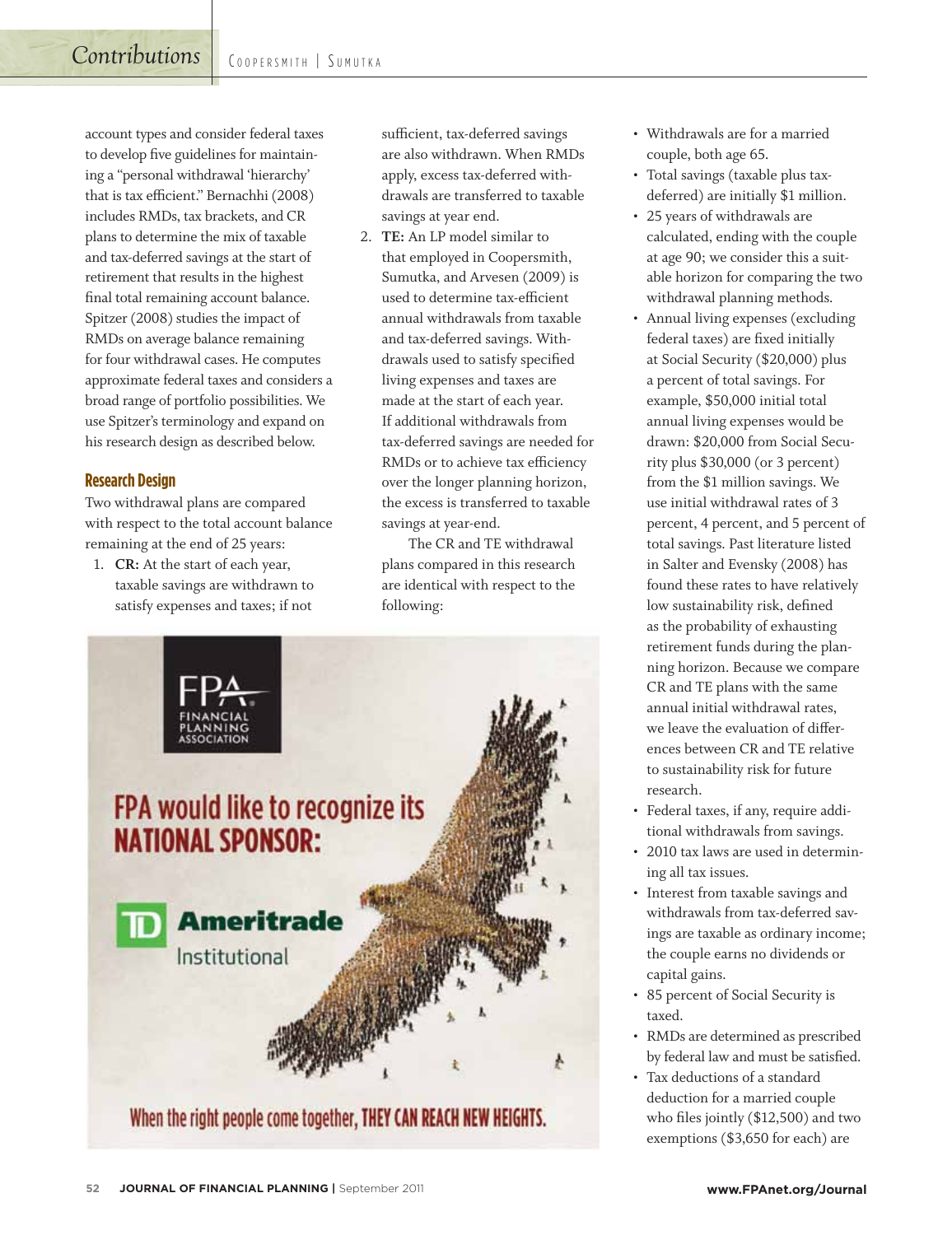| CR Withdrawal Plan: Initial Taxable Savings = \$200K, Initial<br>Table 1:<br>Withdrawal = $$40K$ , Taxable ROR = 7%, Tax-Deferred ROR = 5% |                                            |                                                           |                        |                                            |                          |                                   |                                                                                         |                      |  |
|--------------------------------------------------------------------------------------------------------------------------------------------|--------------------------------------------|-----------------------------------------------------------|------------------------|--------------------------------------------|--------------------------|-----------------------------------|-----------------------------------------------------------------------------------------|----------------------|--|
|                                                                                                                                            | <b>Expenses</b>                            |                                                           |                        | <b>Income Sources/Withdrawals</b>          |                          |                                   |                                                                                         |                      |  |
| Age                                                                                                                                        | <b>Living</b><br><b>Expenses</b><br>(5000) | <b>Federal</b><br><b>Income</b><br><b>Taxes</b><br>(5000) | <b>Total</b><br>(5000) | <b>Social</b><br><b>Security</b><br>(5000) | <b>Taxable</b><br>(5000) | Tax-<br><b>Deferred</b><br>(5000) | <b>Additional</b><br>Tax-<br><b>Deferred</b><br><b>Withdrawals</b><br>for RMD<br>(5000) | <b>RMD</b><br>(5000) |  |
| 66                                                                                                                                         | 60.0                                       | 0.8                                                       | 60.8                   | 20.0                                       | 40.8                     |                                   |                                                                                         |                      |  |
| 67                                                                                                                                         | 61.2                                       | 0.6                                                       | 61.8                   | 20.4                                       | 41.4                     |                                   |                                                                                         |                      |  |
| 68                                                                                                                                         | 62.4                                       | 0.4                                                       | 62.8                   | 20.8                                       | 42.0                     |                                   |                                                                                         |                      |  |
| 69                                                                                                                                         | 63.7                                       | 0.1                                                       | 63.8                   | 21.2                                       | 42.6                     |                                   |                                                                                         |                      |  |
| 70                                                                                                                                         | 64.9                                       | 4.1                                                       | 69.0                   | 21.6                                       | 47.4                     |                                   | 35.5                                                                                    | 35.5                 |  |
| 71                                                                                                                                         | 66.2                                       | 4.2                                                       | 70.4                   | 22.1                                       | 48.3                     |                                   | 37.2                                                                                    | 37.2                 |  |
| 72                                                                                                                                         | 67.6                                       | 4.4                                                       | 72.0                   | 22.5                                       | 42.7                     | 6.8                               | 32.2                                                                                    | 39.0                 |  |
| 73                                                                                                                                         | 68.9                                       | 4.7                                                       | 73.6                   | 23.0                                       | 32.1                     | 18.5                              | 22.3                                                                                    | 40.8                 |  |
| 74                                                                                                                                         | 70.3                                       | 4.9                                                       | 75.1                   | 23.4                                       | 22.3                     | 29.5                              | 13.2                                                                                    | 42.7                 |  |
| 75                                                                                                                                         | 71.7                                       | 5.2                                                       | 76.9                   | 23.9                                       | 13.2                     | 39.8                              | 4.9                                                                                     | 44.7                 |  |
| 76                                                                                                                                         | 73.1                                       | 5.9                                                       | 79.0                   | 24.4                                       | 4.9                      | 49.8                              |                                                                                         | 46.7                 |  |
| 77                                                                                                                                         | 74.6                                       | 6.9                                                       | 81.5                   | 24.9                                       |                          | 56.7                              |                                                                                         | 48.5                 |  |
| 78                                                                                                                                         | 76.1                                       | 7.1                                                       | 83.2                   | 25.4                                       |                          | 57.8                              |                                                                                         | 50.2                 |  |
| 79                                                                                                                                         | 77.6                                       | 7.2                                                       | 84.8                   | 25.8                                       |                          | 59.0                              |                                                                                         | 51.8                 |  |
| 80                                                                                                                                         | 79.2                                       | 7.4                                                       | 86.6                   | 26.4                                       |                          | 60.1                              |                                                                                         | 53.4                 |  |
| 81                                                                                                                                         | 80.8                                       | 7.5                                                       | 88.3                   | 26.9                                       |                          | 61.3                              |                                                                                         | 55.0                 |  |
| 82                                                                                                                                         | 82.4                                       | 7.7                                                       | 90.1                   | 27.5                                       |                          | 62.6                              |                                                                                         | 56.7                 |  |
| 83                                                                                                                                         | 84.0                                       | 7.8                                                       | 91.8                   | 28.0                                       |                          | 63.8                              |                                                                                         | 58.4                 |  |
| 84                                                                                                                                         | 85.7                                       | 8.0                                                       | 93.7                   | 28.6                                       |                          | 65.1                              |                                                                                         | 60.2                 |  |
| 85                                                                                                                                         | 87.4                                       | 8.1                                                       | 95.5                   | 29.1                                       |                          | 66.4                              |                                                                                         | 61.6                 |  |
| 86                                                                                                                                         | 89.2                                       | 8.3                                                       | 97.5                   | 29.7                                       |                          | 67.7                              |                                                                                         | 62.9                 |  |
| 87                                                                                                                                         | 90.9                                       | 8.5                                                       | 99.4                   | 30.3                                       |                          | 69.1                              |                                                                                         | 64.2                 |  |
| 88                                                                                                                                         | 92.8                                       | 8.6                                                       | 101.4                  | 30.9                                       |                          | 70.5                              |                                                                                         | 65.4                 |  |
| 89                                                                                                                                         | 94.6                                       | 8.8                                                       | 103.4                  | 31.5                                       |                          | 71.9                              |                                                                                         | 66.5                 |  |
| 90                                                                                                                                         | 96.5                                       | 9.0                                                       | 105.5                  | 32.2                                       |                          | 73.3                              |                                                                                         | 66.9                 |  |

subtracted from income to arrive at taxable income.

- Annual cost of living adjustments of 2 percent are applied to living expenses (before federal taxes), Social Security, deductions, and tax brackets.
- Federal income taxes are based on taxable income and are computed as part of the process of calculating the withdrawal amounts for each plan:
	- » For CR, the computation of federal taxes for a given taxable income is formulated in a spreadsheet.
	- » For TE, the computation of federal taxes is built into the LP model as in Coopersmith, Sumutka, and Arvesen (2009).
- The comparative measure of wealth is the total account balance remain-

ing (in taxable plus tax-deferred savings) at the end of 25 years.

Scenarios are compared for combinations of:

- Taxable ROR: 5 percent, 6 percent, 7 percent
- Tax-deferred ROR: 5 percent, 6 percent, 7 percent
- Percent of initial total wealth in taxable savings: 0 percent, 5 percent, 10 percent, 15 percent, 20 percent, 25 percent
- Amount of deductions, excluding exemptions: standard deduction, 1.25 x standard, 1.50 x standard, 1.75 x standard, 2.00 x standard

#### **Results**

To illustrate the difference between TE and CR plans, we consider the case in which:

- Initial total savings of \$1 million is \$200,000 taxable plus \$800,000 tax-deferred
- Initial annual withdrawal is \$40,000 (4 percent of initial total savings)
- Taxable ROR is 7 percent; taxdeferred ROR is 5 percent

The use of LP ensures that the TE plan never has a lower comparative remaining total account balance after 25 years. Tables 1 and 2 illustrate the differing withdrawal streams for CR and TE plans, respectively; federal taxes and RMDs are shown for each plan. Table 3 compares annual account balances over 25 years of withdrawals for CR and TE. As will be demonstrated, TE generates \$100,000 more in total remaining account balance after 25 years than CR (a 14 percent improvement) and provides additional financial and estate planning advantages.

Table 1 illustrates that, to satisfy total required expenses, CR withdraws only from taxable savings through age 71. Additional amounts must be withdrawn from tax-deferred savings from ages 70 to 75 and transferred to taxable savings at year-end to satisfy RMDs. This action causes a spike in taxes from \$100 at age 69 to \$4,100 at age 70. Taxable savings are depleted at age 76, after which all withdrawals must be made from less tax-efficient, tax-deferred savings.

In contrast, Table 2 illustrates the withdrawal pattern of the TE plan:

- From ages 66 through 72, TE withdraws only from tax-deferred savings (\$49,400 to \$55,600, respectively) to satisfy total required expenses
- From ages 66 through 72, TE withdraws additional amounts at year-end from tax-deferred savings (\$7,400 to \$700, respectively) then transferred to taxable savings to provide tax efficiency over the longer horizon
- From ages 70 through 78, TE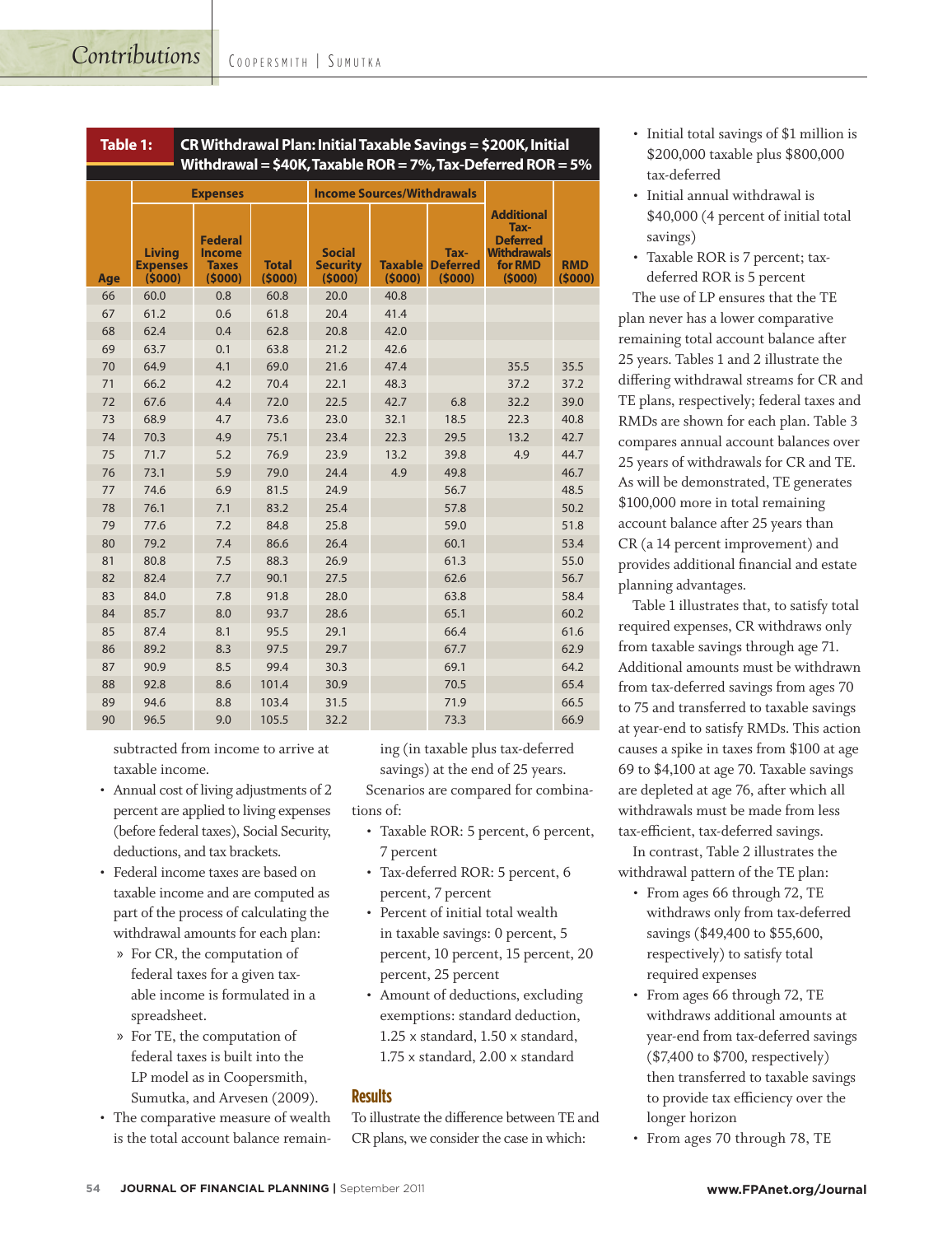**Table 2: TE Withdrawal Plan: Initial Taxable Savings = \$200K, Initial** 

tax-deferred withdrawals (\$53,400 to \$56,100, respectively) exceed RMDs (\$26,200 to \$24,400, respectively)

• From ages 79 through 90, TE taxdeferred withdrawals (\$23,700 to \$32,900, respectively) equal RMDs; withdrawals from the more taxefficient taxable savings (\$35,100 to \$38,900, respectively) constitute the bulk of withdrawals

Table 3 displays 25 years of account balances for CR and TE. As expected, CR depletes all taxable savings by age 75; at age 90, \$724,000 of taxinefficient, tax-deferred savings remains. In contrast, TE produces increasing taxable savings balances through age 78; subsequent taxable savings balances stay above 50 percent of the total account balance. At age 90, the TE balance is \$824,000 (\$359,000 tax-deferred plus \$465,000 taxable), which is a \$100,000 or 13.9 percent improvement over CR. The final high balance in taxable savings provides further tax benefits after age 90, for example, higher after-tax proceeds if annuities are chosen, or a reduced tax burden for heirs.

An interesting observation is that tax efficiency does not necessarily mean tax minimization. The cumulative taxes over 25 years (computed using Tables 1 and 2) are \$146,000 for CR and \$225,000 for TE (about \$3,000 more annually). Planners need to carefully explain this effect to clients, pointing out that increases in taxes are offset by greater wealth accumulation of TE. For CR (in Table 1), taxes are low before age 70 when income subject to tax includes interest on taxable savings and 85 percent of Social Security; these are largely offset by deductions. However, at age 70 RMDs are \$35,500 and increase annually to \$66,900 at age 90, causing annual taxes to increase from \$4,100 to \$9,000, respectively. In contrast, for TE (in Table 2) from ages 66 to 70, taxes are significantly higher than CR (\$9,400 to \$10,100 annually) because

| Withdrawal = $$40K$ , Taxable ROR = 7%, Tax-Deferred ROR = 5% |                                            |                                                           |                        |                                            |                          |                                   |                                                                                                              |                      |
|---------------------------------------------------------------|--------------------------------------------|-----------------------------------------------------------|------------------------|--------------------------------------------|--------------------------|-----------------------------------|--------------------------------------------------------------------------------------------------------------|----------------------|
|                                                               | <b>Expenses</b>                            |                                                           |                        | <b>Income Sources/Withdrawals</b>          |                          |                                   |                                                                                                              |                      |
| Age                                                           | <b>Living</b><br><b>Expenses</b><br>(5000) | <b>Federal</b><br><b>Income</b><br><b>Taxes</b><br>(5000) | <b>Total</b><br>(5000) | <b>Social</b><br><b>Security</b><br>(5000) | <b>Taxable</b><br>(5000) | Tax-<br><b>Deferred</b><br>(5000) | <b>Additional</b><br>Tax-<br><b>Deferred</b><br><b>Withdrawals</b><br>for Tax<br><b>Efficiency</b><br>(5000) | <b>RMD</b><br>(5000) |
| 66                                                            | 60.0                                       | 9.4                                                       | 69.4                   | 20.0                                       |                          | 49.4                              | 7.4                                                                                                          |                      |
| 67                                                            | 61.2                                       | 9.5                                                       | 70.7                   | 20.4                                       |                          | 50.3                              | 6.4                                                                                                          |                      |
| 68                                                            | 62.4                                       | 9.7                                                       | 72.1                   | 20.8                                       |                          | 51.3                              | 5.3                                                                                                          |                      |
| 69                                                            | 63.7                                       | 9.9                                                       | 73.6                   | 21.2                                       |                          | 52.4                              | 4.2                                                                                                          |                      |
| 70                                                            | 64.9                                       | 10.1                                                      | 75.0                   | 21.6                                       |                          | 53.4                              | 3.0                                                                                                          | 26.2                 |
| 71                                                            | 66.2                                       | 10.3                                                      | 76.5                   | 22.1                                       |                          | 54.4                              | 1.9                                                                                                          | 26.2                 |
| 72                                                            | 67.6                                       | 10.5                                                      | 78.1                   | 22.5                                       |                          | 55.6                              | 0.7                                                                                                          | 26.2                 |
| 73                                                            | 68.9                                       | 10.8                                                      | 79.7                   | 23.0                                       | 0.5                      | 56.2                              |                                                                                                              | 26.1                 |
| 74                                                            | 70.3                                       | 11.0                                                      | 81.3                   | 23.4                                       | 1.6                      | 56.3                              |                                                                                                              | 25.9                 |
| 75                                                            | 71.7                                       | 11.2                                                      | 82.9                   | 23.9                                       | 2.8                      | 56.2                              |                                                                                                              | 25.7                 |
| 76                                                            | 73.1                                       | 11.4                                                      | 84.5                   | 24.4                                       | 4.0                      | 56.1                              |                                                                                                              | 25.4                 |
| 77                                                            | 74.6                                       | 11.6                                                      | 86.2                   | 24.9                                       | 5.2                      | 56.1                              |                                                                                                              | 24.9                 |
| 78                                                            | 76.1                                       | 11.9                                                      | 88.0                   | 25.4                                       | 6.5                      | 56.1                              |                                                                                                              | 24.4                 |
| 79                                                            | 77.6                                       | 7.0                                                       | 84.6                   | 25.8                                       | 35.1                     | 23.7                              |                                                                                                              | 23.7                 |
| 80                                                            | 79.2                                       | 7.1                                                       | 86.3                   | 26.4                                       | 35.2                     | 24.7                              |                                                                                                              | 24.7                 |
| 81                                                            | 80.8                                       | 7.1                                                       | 87.9                   | 26.9                                       | 35.4                     | 25.6                              |                                                                                                              | 25.6                 |
| 82                                                            | 82.4                                       | 7.2                                                       | 89.6                   | 27.5                                       | 35.6                     | 26.5                              |                                                                                                              | 26.5                 |
| 83                                                            | 84.0                                       | 7.3                                                       | 91.3                   | 28.0                                       | 35.8                     | 27.5                              |                                                                                                              | 27.5                 |
| 84                                                            | 85.7                                       | 7.4                                                       | 93.1                   | 28.6                                       | 36.0                     | 28.5                              |                                                                                                              | 28.5                 |
| 85                                                            | 87.4                                       | 7.4                                                       | 94.8                   | 29.1                                       | 36.4                     | 29.3                              |                                                                                                              | 29.3                 |
| 86                                                            | 89.2                                       | 7.5                                                       | 96.6                   | 29.7                                       | 36.8                     | 30.1                              |                                                                                                              | 30.1                 |
| 87                                                            | 90.9                                       | 7.5                                                       | 98.4                   | 30.3                                       | 37.2                     | 30.9                              |                                                                                                              | 30.9                 |
| 88                                                            | 92.8                                       | 7.5                                                       | 100.3                  | 30.9                                       | 37.7                     | 31.7                              |                                                                                                              | 31.7                 |
| 89                                                            | 94.6                                       | 7.5                                                       | 102.1                  | 31.5                                       | 38.2                     | 32.4                              |                                                                                                              | 32.4                 |
| 90                                                            | 96.5                                       | 7.5                                                       | 104.0                  | 32.2                                       | 38.9                     | 32.9                              |                                                                                                              | 32.9                 |

TE draws only from tax-deferred savings. However, these high withdrawals in early years result in RMDs consistently lower than CR and fall below half that of CR at age 78. Specifically, at age 90 the RMD for TE is \$32,900, which is significantly below the RMD of \$66,900 for CR. From ages 70 through 78, taxes increase from \$10,100 to \$11,900; but from age 79 to 90, when RMDs are at their lowest (and equal total tax-deferred withdrawals), taxes average only around \$7,000 per year.

In this example, CR generates lower cumulative taxes during retirement by first depleting the more tax-efficient taxable account. However, because the taxable account is higher yielding, lower wealth results at age 90 and leaves higher taxes for heirs by bequeathing

the less tax-efficient tax-deferred savings. TE trades off higher cumulative taxes earlier in retirement by depleting lower-yielding tax-deferred accounts to provide greater wealth at age 90 and lower taxes for heirs. Simply, TE builds up the higher-yielding, more tax-efficient taxable savings, which creates both greater wealth and cumulative taxes.

How do differences in taxable ROR and tax-deferred ROR affect ending wealth for TE versus CR withdrawal sequences? Figure 1 compares results for different tax-deferred RORs: 5 percent in Graph A, 6 percent in Graph B, and 7 percent in Graph C. Each graph shows the percent improvement of total remaining account balance of TE over CR for taxable RORs of 5 percent, 6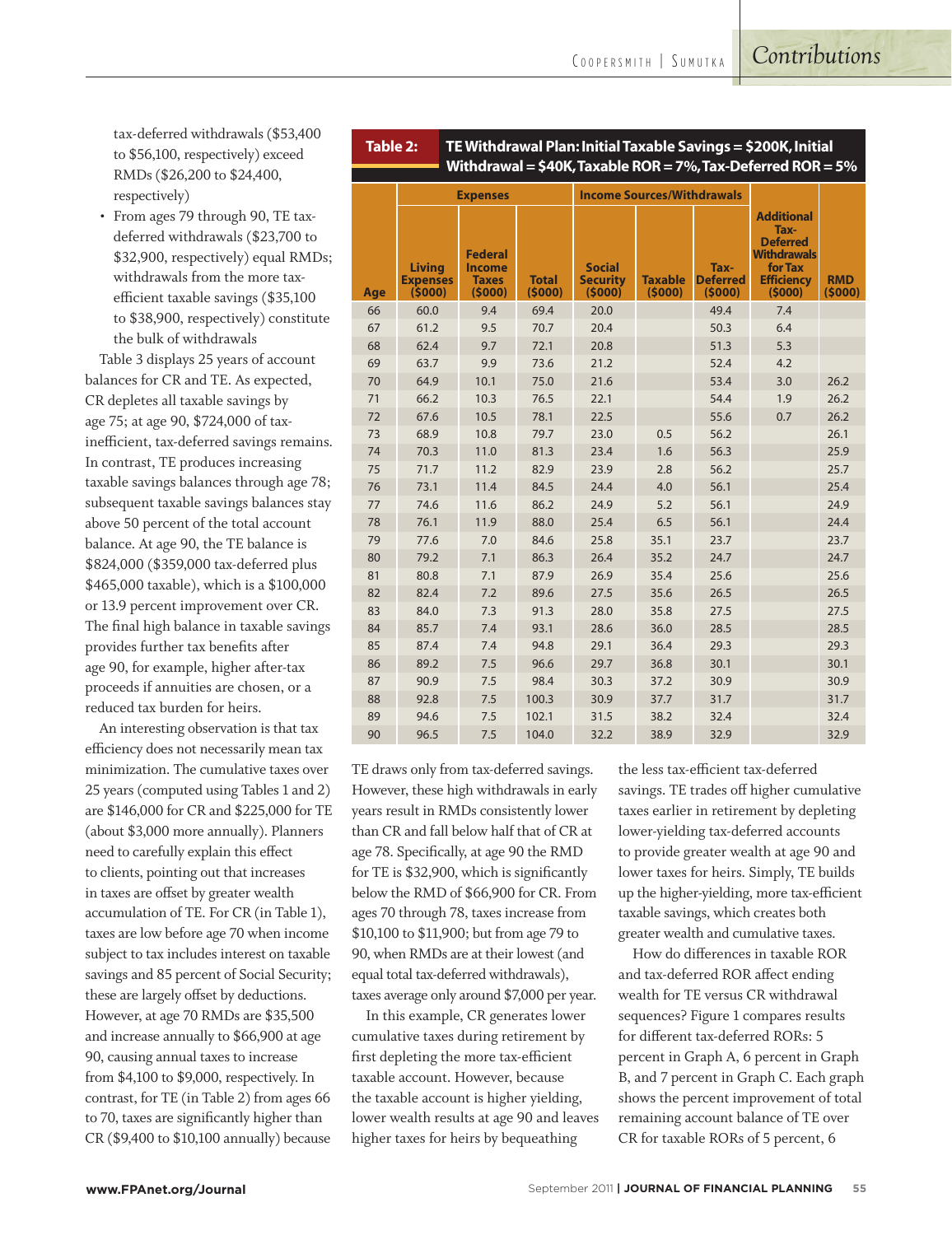| Comparison of Account Balances: Initial Total Savings = \$1M,<br>Table 3:                                       |                          |                                   |                        |                          |                                   |                        |  |  |
|-----------------------------------------------------------------------------------------------------------------|--------------------------|-----------------------------------|------------------------|--------------------------|-----------------------------------|------------------------|--|--|
| Initial Taxable Savings = \$200K, Initial Withdrawal = \$40K,<br>Taxable ROR = $7\%$ , Tax-Deferred ROR = $5\%$ |                          |                                   |                        |                          |                                   |                        |  |  |
|                                                                                                                 |                          | <b>CR</b>                         |                        | <b>TE</b>                |                                   |                        |  |  |
| Age                                                                                                             | <b>Taxable</b><br>(5000) | Tax-<br><b>Deferred</b><br>(5000) | <b>Total</b><br>(5000) | <b>Taxable</b><br>(5000) | Tax-<br><b>Deferred</b><br>(5000) | <b>Total</b><br>(5000) |  |  |
| 66                                                                                                              | 170                      | 840                               | 1,010                  | 221                      | 781                               | 1,002                  |  |  |
| 67                                                                                                              | 138                      | 882                               | 1,020                  | 243                      | 761                               | 1,004                  |  |  |
| 68                                                                                                              | 103                      | 926                               | 1,029                  | 266                      | 739                               | 1,005                  |  |  |
| 69                                                                                                              | 64                       | 972                               | 1,037                  | 288                      | 717                               | 1,006                  |  |  |
| 70                                                                                                              | 53                       | 986                               | 1,039                  | 312                      | 694                               | 1,005                  |  |  |
| 71                                                                                                              | 43                       | 998                               | 1,040                  | 335                      | 670                               | 1,005                  |  |  |
| 72                                                                                                              | 32                       | 1,008                             | 1,040                  | 359                      | 644                               | 1,003                  |  |  |
| 73                                                                                                              | 22                       | 1,017                             | 1,039                  | 384                      | 617                               | 1,001                  |  |  |
| 74                                                                                                              | 13                       | 1,024                             | 1,037                  | 409                      | 589                               | 998                    |  |  |
| 75                                                                                                              | 5                        | 1,028                             | 1,033                  | 435                      | 559                               | 994                    |  |  |
| 76                                                                                                              |                          | 1,027                             | 1,027                  | 461                      | 528                               | 989                    |  |  |
| 77                                                                                                              |                          | 1,019                             | 1,019                  | 488                      | 496                               | 983                    |  |  |
| 78                                                                                                              |                          | 1,009                             | 1,009                  | 515                      | 462                               | 977                    |  |  |
| 79                                                                                                              |                          | 998                               | 998                    | 513                      | 460                               | 973                    |  |  |
| 80                                                                                                              |                          | 985                               | 985                    | 511                      | 457                               | 969                    |  |  |
| 81                                                                                                              |                          | 969                               | 969                    | 509                      | 453                               | 963                    |  |  |
| 82                                                                                                              |                          | 952                               | 952                    | 507                      | 448                               | 955                    |  |  |
| 83                                                                                                              |                          | 933                               | 933                    | 504                      | 442                               | 946                    |  |  |
| 84                                                                                                              |                          | 911                               | 911                    | 501                      | 434                               | 935                    |  |  |
| 85                                                                                                              |                          | 887                               | 887                    | 497                      | 425                               | 922                    |  |  |
| 86                                                                                                              |                          | 860                               | 860                    | 492                      | 414                               | 907                    |  |  |
| 87                                                                                                              |                          | 831                               | 831                    | 487                      | 403                               | 890                    |  |  |
| 88                                                                                                              |                          | 798                               | 798                    | 481                      | 389                               | 870                    |  |  |
| 89                                                                                                              |                          | 763                               | 763                    | 474                      | 375                               | 848                    |  |  |
| 90                                                                                                              |                          | 724                               | 724                    | 465                      | 359                               | 824                    |  |  |

percent, or 7 percent for different initial annual withdrawals of \$30,000 (3 percent), \$40,000 (4 percent), or \$50,000 (5 percent). These RORs, which represent a mix of stocks and bonds, are in line with reported historical RORs. Spitzer and Singh (2006) assume a 7.2 percent return for stocks and 3.5 percent return for bonds for the 40-year period ending in 2003. More recently, Weigand and Irons (2008) use a stock ROR of 10.34 percent and a bond ROR of 4.13 percent for the 25-year period ending in 2006.

Graph A shows that for initial withdrawals of 3 percent or 4 percent, when tax-deferred ROR is 5 percent and taxable ROR is 5 percent or 6 percent, the percent improvement in TE over CR is minimal. However, when taxable ROR increases

to 7 percent, the improvement is much higher, jumping to more than 8 percent for a \$30,000 (3 percent) initial withdrawal. For an initial withdrawal of \$40,000 (4 percent), the TE benefit is magnified to 12 percent because TE can withdraw more from the lower-yielding tax-deferred savings earlier to satisfy expenses.

Graphs B and C illustrate that as the tax-deferred ROR increases to 6 percent and 7 percent, respectively, the yield advantage of taxable savings is reduced (note values shown for \$40,000 (4 percent)) resulting in greatly reduced benefits of TE over CR for any amount of the initial withdrawal. However, each graph in Figure 1 shows that the benefits of TE over CR grow with increasing initial withdrawal rates.

How do changes in levels of initial

taxable savings affect the improvement in ending wealth of TE over CR? Figure 2 illustrates the changes when the initial wealth in taxable savings increases from \$0 to \$250,000, in \$50,000 increments. Here tax-deferred ROR is 5 percent, and the taxable ROR is 6 percent (Graph A) and 7 percent (Graph B). First, we see that as the amount of initial wealth in taxable savings increases, the TE advantage grows. For all initial withdrawal rates, the improvement in TE over CR peaks at around \$150,000/\$200,000 of taxable savings. As taxable savings rise beyond \$200,000, the percentage improvement in TE over CR declines. Obviously, if the entire amount of wealth is in taxable savings, TE and CR would produce identical results. Second, when the taxable ROR increases (6 percent to 7 percent), the benefit of retaining the more tax-efficient taxable savings and withdrawing tax-deferred savings increases. The greatest improvement is around 13.9 percent when taxable ROR is 7 percent and the initial withdrawal is \$40,000 (4 percent).

Is there a greater level of improvement in TE over CR if a taxpayer itemizes deductions to lower taxable income and possibly reduce the marginal tax rate? Figure 3 illustrates the improvement when the basic standard deduction is \$12,500, but itemized deductions are \$15,625, \$18,750, \$21,875, and \$25,000 (or 125 percent, 150 percent, 175 percent, and 200 percent of the standard deduction, respectively), and the initial wealth in taxable savings varies by \$50,000 increments from \$0 to \$250,000. When taxable savings are between \$150,000 and \$250,000, TE provides a total remaining account balance more than 16 percent higher than CR when itemized deductions are double the standard deduction.

#### **Conclusion**

Retirement savings frequently include both taxable and tax-deferred components.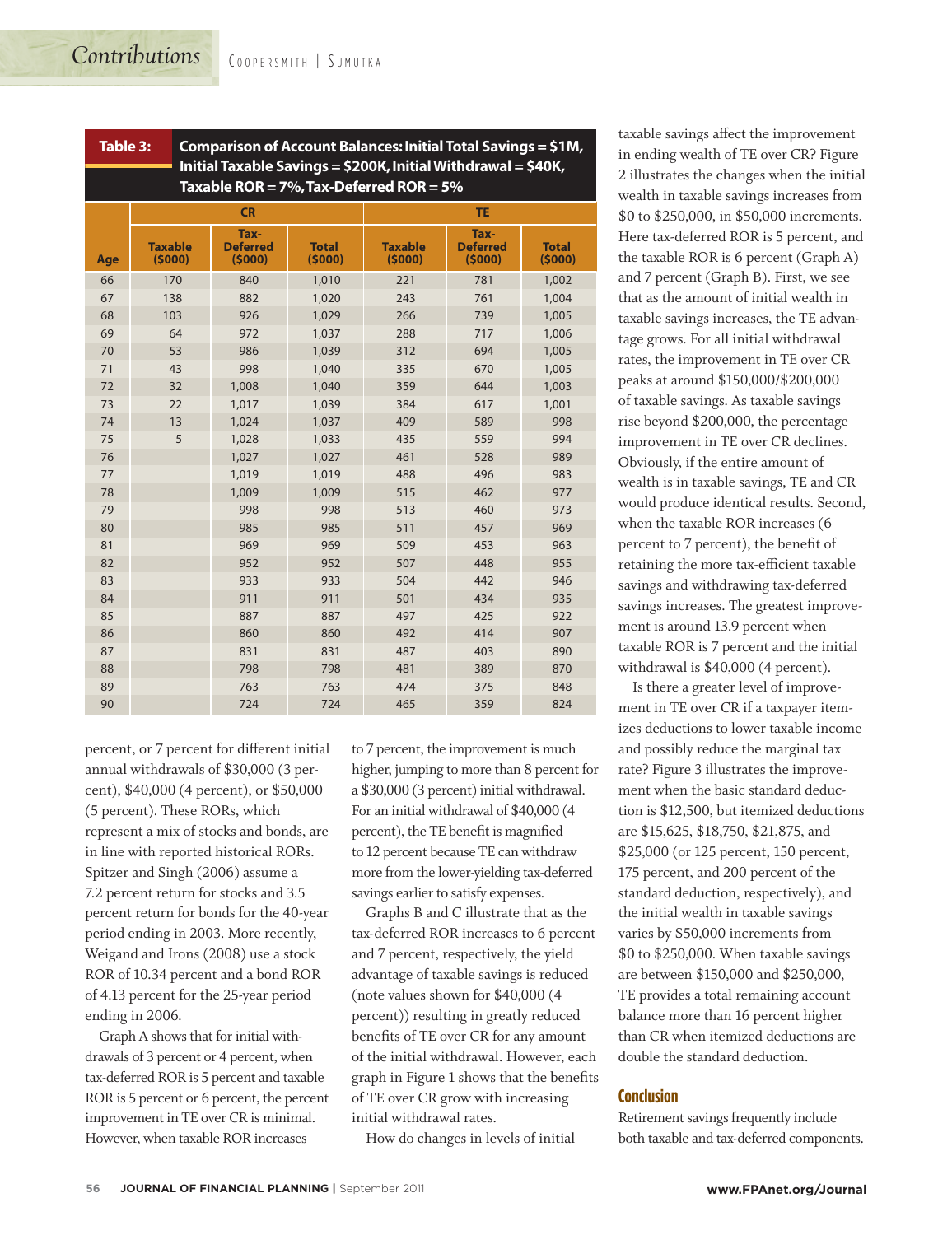At retirement, a common rule (CR) for withdrawal planning is to spend taxable savings first. Although this is a good rule, it is not always best. Tax-efficient models (TE) can be used to plan withdrawals so that retirement lifestyle goals and financial objectives are met while providing high growth in total savings. Results for TE models can be determined within a minute and can be presented in a spreadsheet format identical to that of CR or other withdrawal planning methods. Key aspects of complex tax laws and government restrictions on use of retirement savings (for example, RMDs) are built into TE models that can easily be revised as laws change. The fast and automatic nature of TE planning allows financial planners to focus on "what if" analyses that might vary by investment strategy and alternative streams of annual living expenses.

We compare TE to CR results for different financial scenarios in which data for the two methods are identical in every way. Only the amounts of annual withdrawals from taxable and tax-deferred accounts vary and consequently change the amount of federal taxes due. Our measure of comparison is the total remaining account balance (taxable plus tax-deferred) after 25 years. Because the TE model uses LP to determine withdrawal amounts, the total remaining account balance for TE can never be less than that for CR. However, a TE plan can be identical or close to CR under many conditions.

Our results imply that TE models can significantly outperform CR for combinations of the following conditions:

- Taxable ROR is greater than taxdeferred ROR
- Initial taxable savings are greater than 10 percent of total retirement savings
- Itemized deductions are greater than the standard deduction The first two conditions favor

sustaining initially high taxable savings





*<sup>\*</sup>Final savings exhausted for initial wealth of \$50K* 



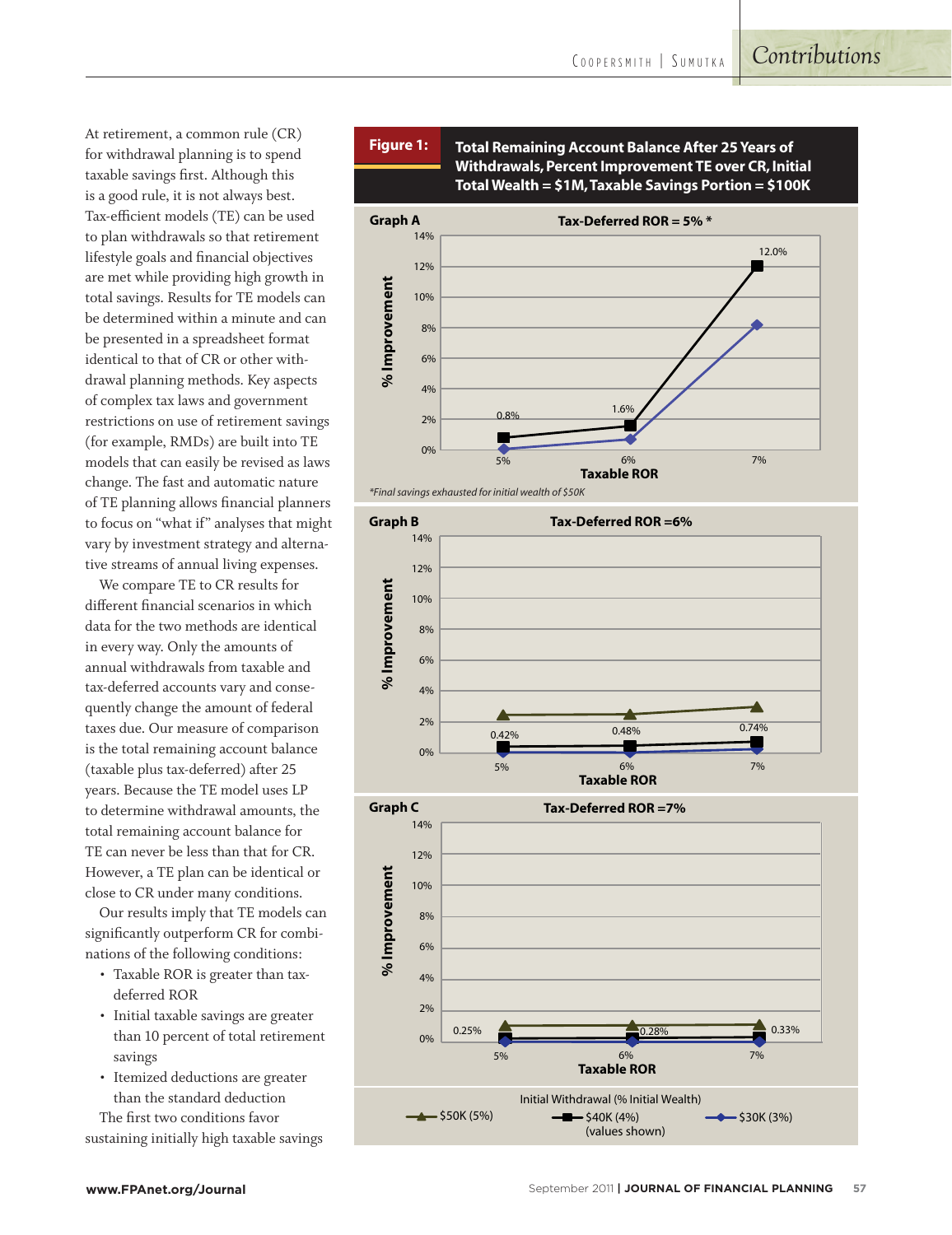





to provide higher growth. Increasing tax deductions may lower the marginal tax rate to enhance the financial advantage of transferring tax-deferred savings to taxable savings early in retirement.

TE models appear to perform similarly to CR models for:

- Relatively low initial taxable savings
- Taxable ROR that is less than, or very close to, tax-deferred ROR
- Standard or low itemized deductions

Under these conditions there is little or no growth advantage in early withdrawal of tax-deferred savings or transfer of funds from tax-deferred to taxable accounts. The initial low level of taxable savings is depleted early for both planning methods.

Employers and financial institutions have traditionally promoted tax-deferred investments with the result that many retirees are mostly or entirely invested in tax-deferred retirement savings. However, recent studies such as Bernachhi (2008) have highlighted the benefits of commencing retirement with both taxable and tax-deferred savings. This provides incentive to financial planners to encourage clients to accumulate some taxable savings prior to retirement. Thus, we may expect more retirees whose retirement savings and tax requirements satisfy many of the conditions favoring the use of TE. Our

results show a combination of conditions favoring TE models can provide better than a 16 percent improvement in savings growth over CR. Thus, TE models have the potential to provide highly effective support in planning retirement withdrawals.

Future research may show how the relative benefits of TE models might change as more details of the tax laws are considered explicitly, such as reduced taxes on capital gains and Roth IRAs. Another area for further study is how best to allocate assets between stocks and bonds in light of the tendency of TE withdrawal planning to prolong the availability of taxable savings.



#### **References**

- Bernachhi, Ben T. 2008. "Determining the Proper Starting Balance for Taxable and Tax-Deferred Savings at Retirement." *Journal of Financial Planning* 21, 7: 56–62.
- Buttell, Amy E. 2010a. "Ed Slott on Roth IRAs, Automatic IRAs, and Retirement Planning." *Journal of Financial Planning* 23, 10: 20–24.
- Buttell, Amy E. 2010b. "William Reichenstein on Retirement Investing, Withdrawals, and Tax Efficiency." *Journal of Financial Planning* 23, 11: 18–22.
- Coopersmith L., A. R. Sumutka, and J. Arvesen. 2009. "Optimal Tax-Efficient Planning of Withdrawals from Retirement Accounts." *Academy of Financial Services Proceedings* (October). www.academyfinancial.org/09Conference/09P roceedings/%283B%29%20Coopersmith,%20 Sumutka,%20Arvesen.pdf.
- Davis, Brad. 2009. "Six Steps to Building an Effective Retirement Income Strategy." *Journal of Financial Planning* 22, 12: 18–19.
- Guyton, J. T. 2010. "The Withdrawal Policy Statement." *Journal of Financial Planning* 23, 6: 41–44.
- Horan, S. M. 2006. "Optimal Withdrawal Strategies for Retirees with Multiple Savings Accounts." *Journal of Financial Planning* 19, 11: 62–75.